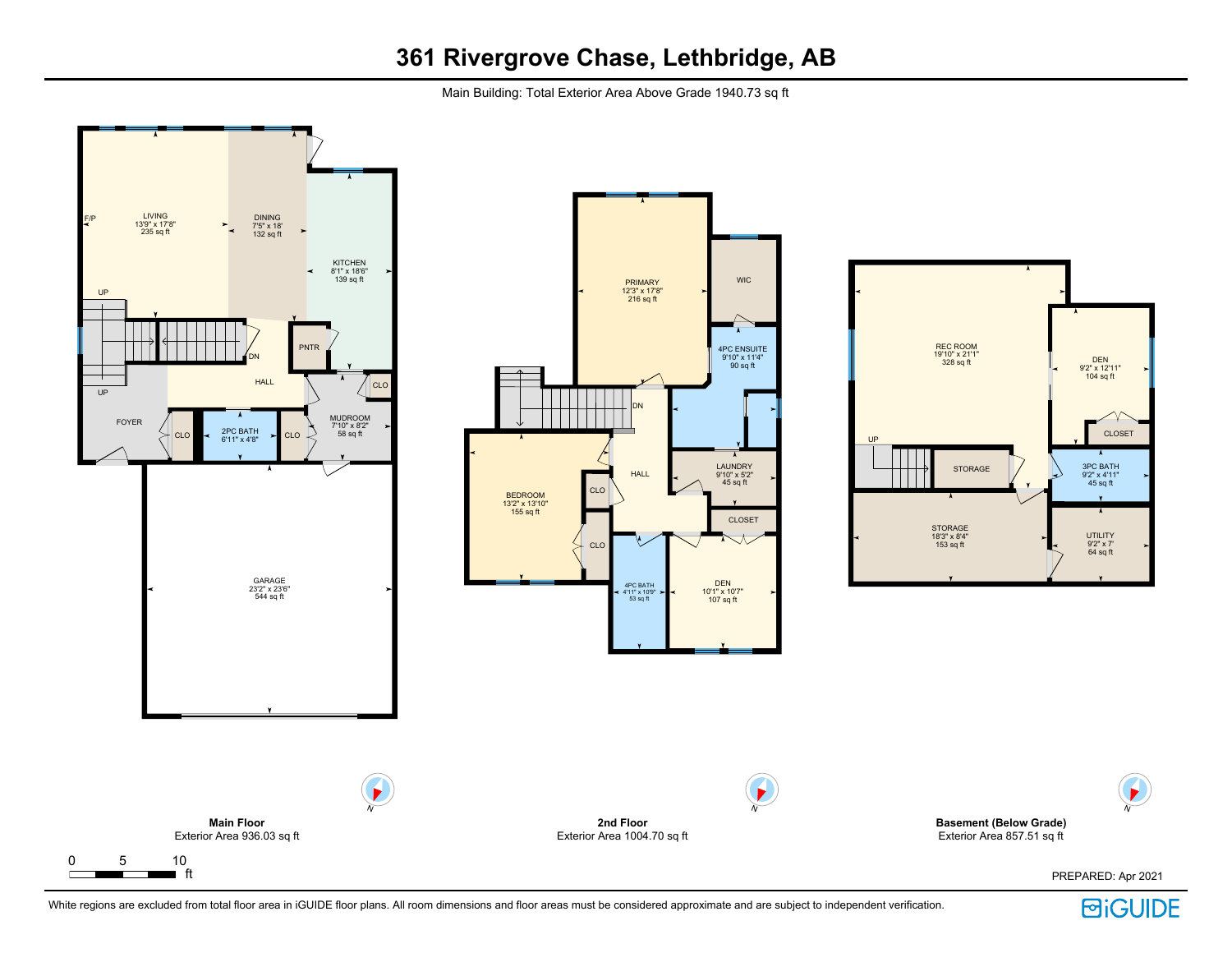**Main Floor** Total Exterior Area 936.03 sq ft Total Interior Area 874.94 sq ft



White regions are excluded from total floor area in iGUIDE floor plans. All room dimensions and floor areas must be considered approximate and are subject to independent verification.

**ft** PREPARED: Apr 2021

0 4 8

**回iGUIDE** 

N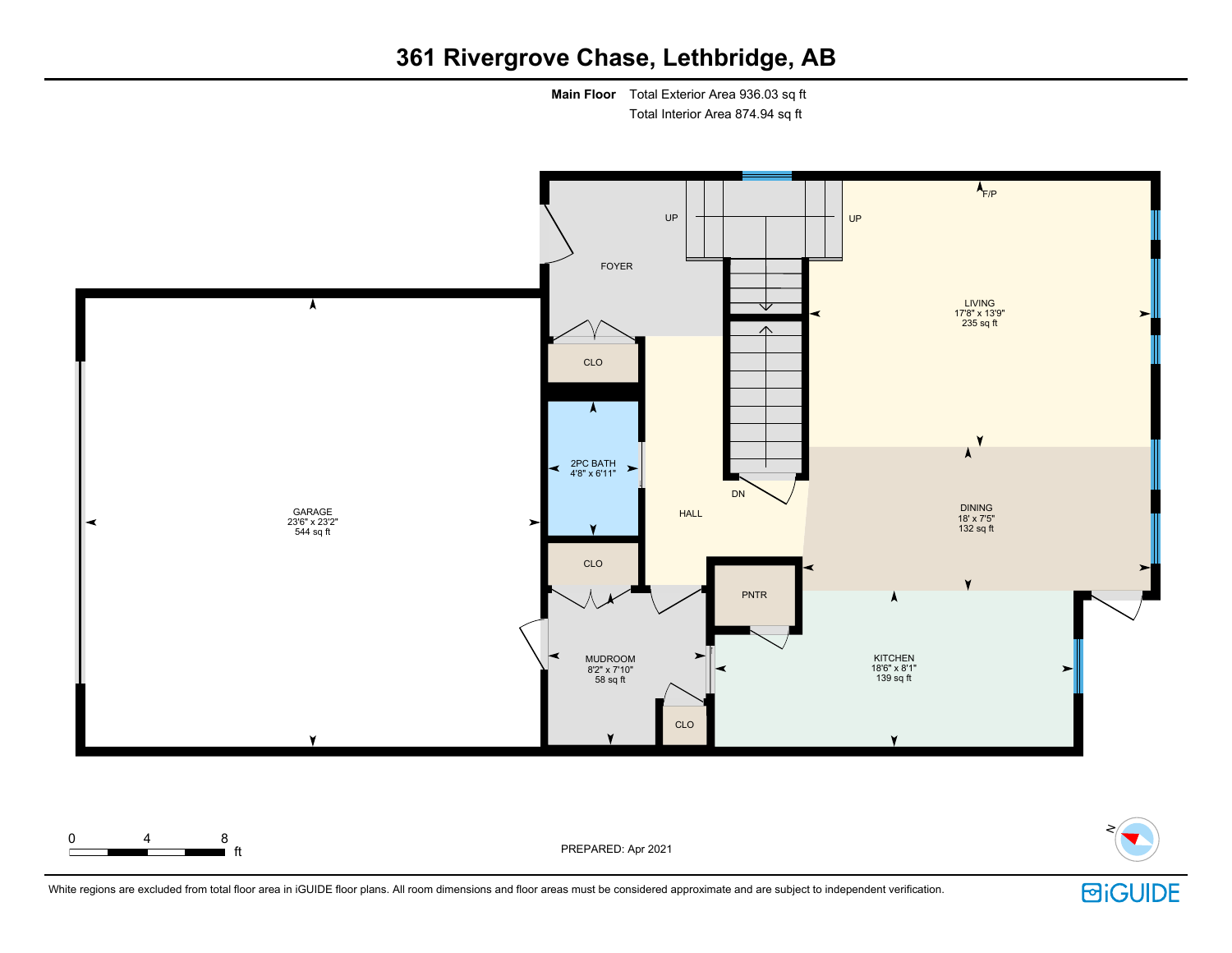



N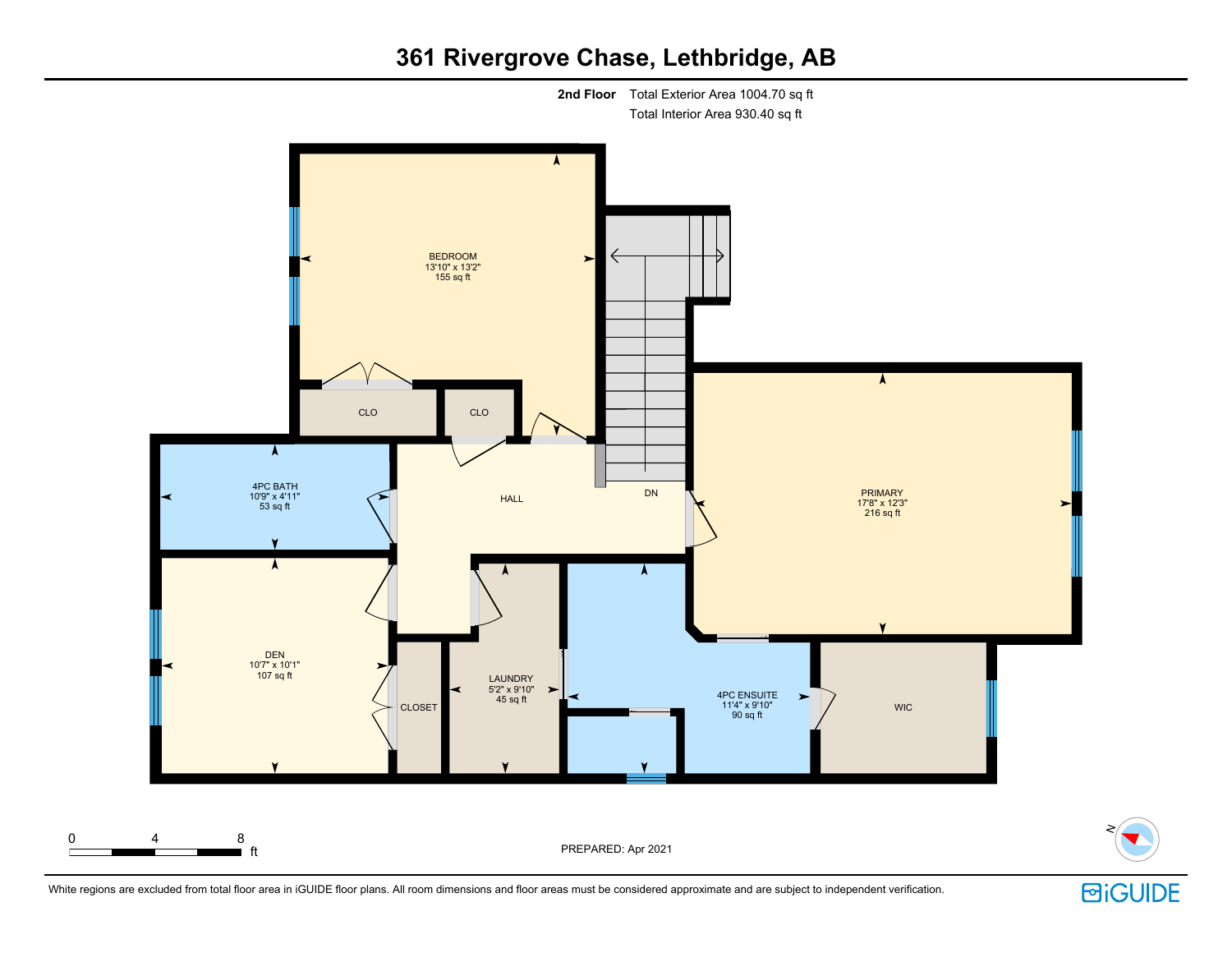**Basement** Total Exterior Area 857.51 sq ft Total Interior Area 798.88 sq ft





White regions are excluded from total floor area in iGUIDE floor plans. All room dimensions and floor areas must be considered approximate and are subject to independent verification.

0 3 6

# **回iGUIDE**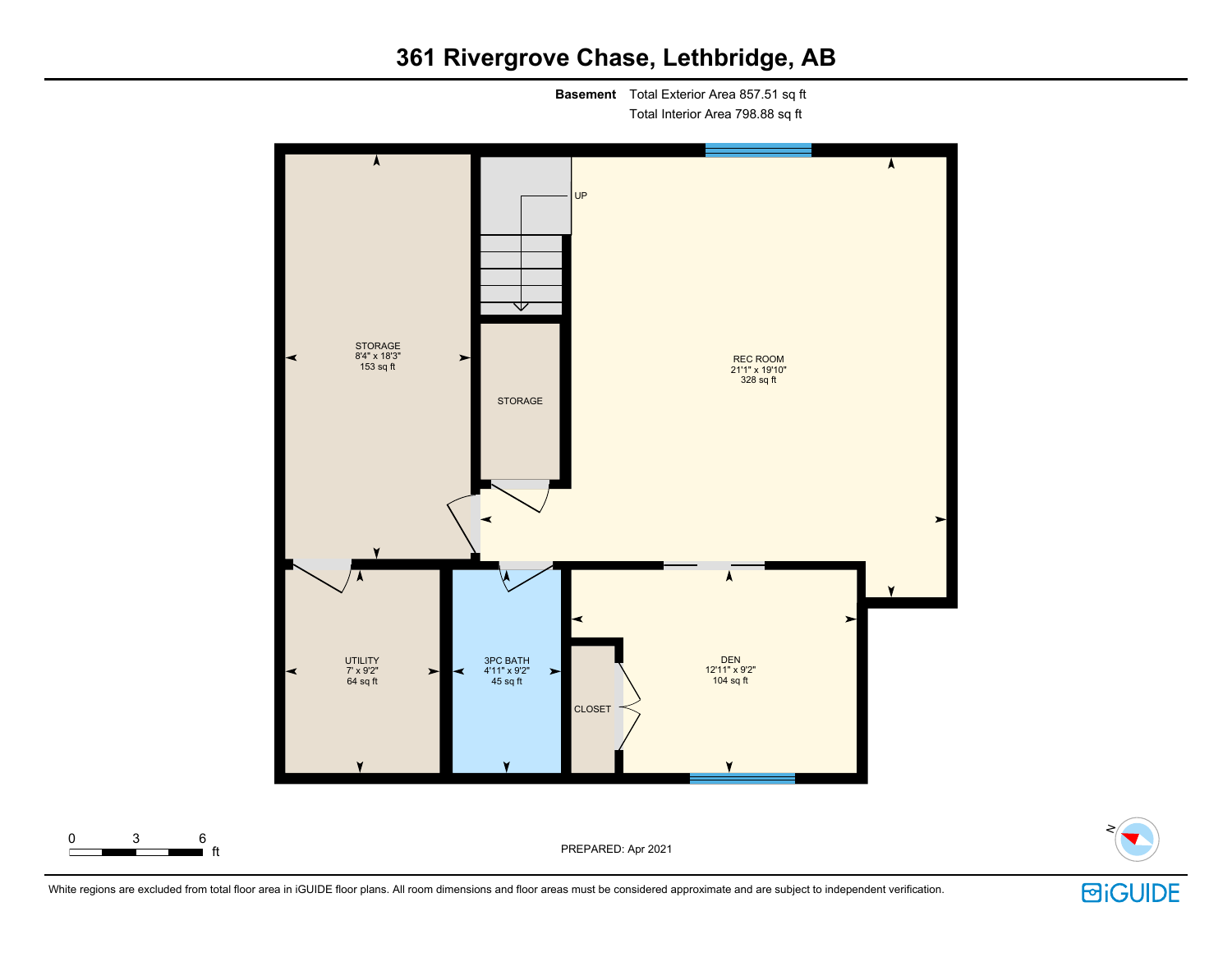### **Property Details**

#### **Room Measurements**

Only major rooms are listed. Some listed rooms may be excluded from total interior floor area (e.g. garage). Room dimensions are largest length and width; parts of room may be smaller. Room area is not always equal to product of length and width.

#### **Main Building**

MAIN FLOOR 2pc Bath: 6'11" x 4'8" | 32 sq ft Dining: 7'5" x 18' | 132 sq ft Garage: 23'2" x 23'6" | 544 sq ft Kitchen: 8'1" x 18'6" | 139 sq ft Living: 13'9" x 17'8" | 235 sq ft Mudroom: 7'10" x 8'2" | 58 sq ft

#### 2ND FLOOR

4pc Bath: 4'11" x 10'9" | 53 sq ft 4pc Ensuite: 9'10" x 11'4" | 90 sq ft Bedroom: 13'2" x 13'10" | 155 sq ft Den: 10'1" x 10'7" | 107 sq ft Laundry: 9'10" x 5'2" | 45 sq ft Primary: 12'3" x 17'8" | 216 sq ft

#### BASEMENT

3pc Bath: 9'2" x 4'11" | 45 sq ft Den: 9'2" x 12'11" | 104 sq ft Rec Room: 19'10" x 21'1" | 328 sq ft Storage: 18'3" x 8'4" | 153 sq ft Utility: 9'2" x 7' | 64 sq ft

#### **Floor Area Information**

Floor areas include footprint area of interior walls. All displayed floor areas are rounded to two decimal places. Total area is computed before rounding and may not equal to sum of displayed floor areas.

#### **Main Building**

MAIN FLOOR Interior Area: 874.94 sq ft Excluded Area: 543.83 sq ft Perimeter Wall Length: 123 ft Perimeter Wall Thickness: 6.0 in Exterior Area: 936.03 sq ft

#### 2ND FLOOR

Interior Area: 930.40 sq ft Perimeter Wall Length: 149 ft Perimeter Wall Thickness: 6.0 in Exterior Area: 1004.70 sq ft

BASEMENT (Below Grade) Interior Area: 798.88 sq ft Perimeter Wall Length: 118 ft Perimeter Wall Thickness: 6.0 in Exterior Area: 857.51 sq ft

#### **Total Above Grade Floor Area**

Main Building Interior: 1805.33 sq ft Main Building Excluded: 543.83 sq ft **Main Building Exterior: 1940.73 sq ft**